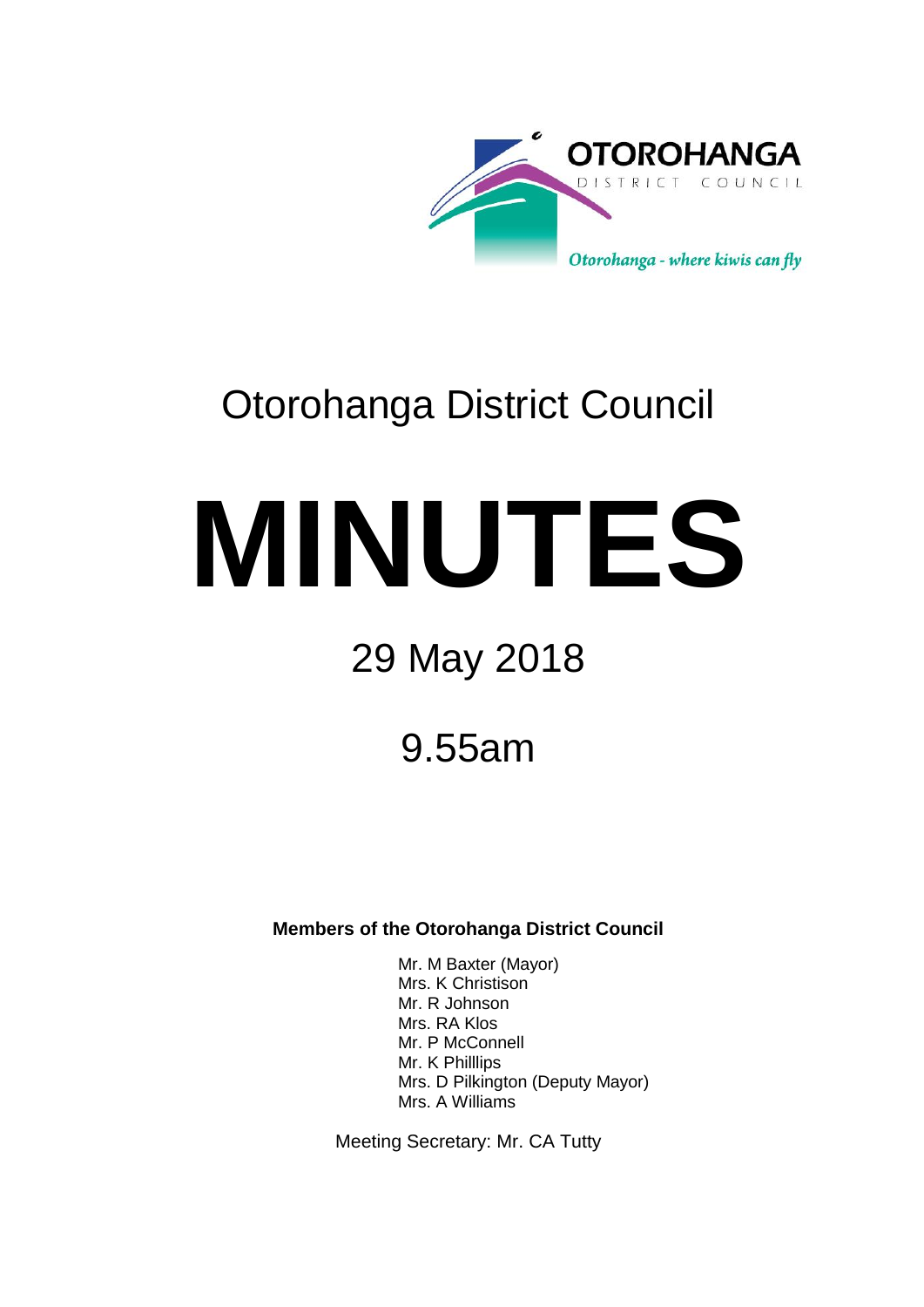## **OTOROHANGA DISTRICT COUNCIL**

29 MAY 2018

Minutes of the Meeting of the Otorohanga District Council held in the Council Chambers, 17 Maniapoto Street, Otorohanga on Tuesday 29 May 2018 commencing at 9.55am.

## **MINUTES**

### **ORDER OF BUSINESS:**

| <b>ITEM</b>           | <b>PRECIS</b>                                           | <b>PAGE</b> |
|-----------------------|---------------------------------------------------------|-------------|
| <b>PRESENT</b>        |                                                         |             |
| <b>IN ATTENDANCE</b>  |                                                         |             |
| <b>OPENING PRAYER</b> |                                                         |             |
| <b>REPORTS</b>        |                                                         |             |
|                       |                                                         |             |
| <b>ITEM 264</b>       | SUBMISSIONS 2018 - 2028 LONG TERM PLAN                  | 1           |
| <b>ITEM 265</b>       | STAFF AMENDMENT TO 2018 - 2028 LONG TERM PLAN           | 9           |
| <b>ITEM 266</b>       | <b>REVIEW OF WASTE MANAGEMENT AND MINIMISATION PLAN</b> | 9           |
|                       |                                                         |             |

| <b>ITEM 267</b> | <b>RELINQUISHMENT OF ROAD MAINTENANCE CONTRACT</b>         |  |
|-----------------|------------------------------------------------------------|--|
| <b>ITEM 264</b> | <b>SUBMISSIONS 2018 - 2028 LONG TERM PLAN - RESOLUTION</b> |  |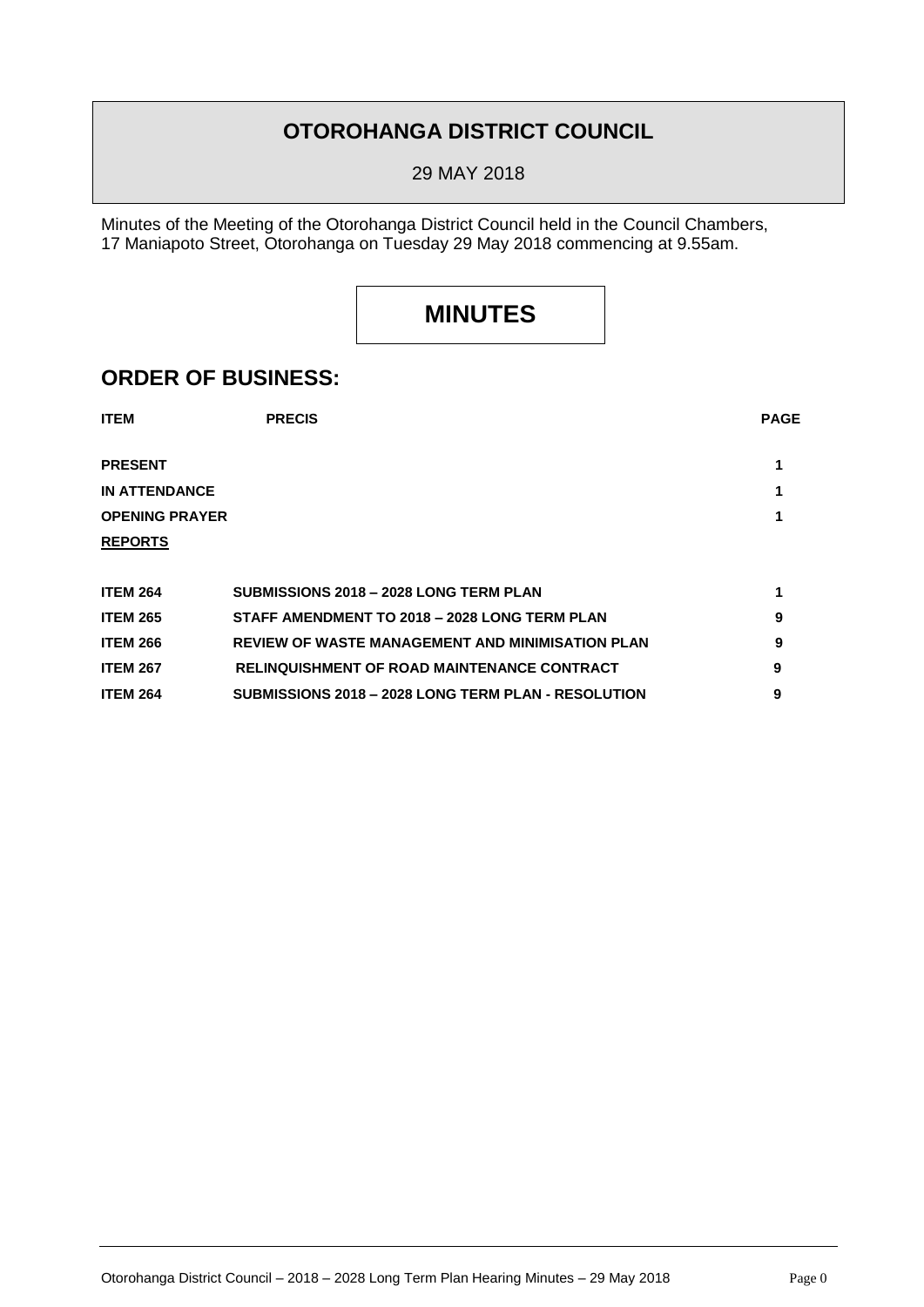#### **PRESENT**

Mr MM Baxter (Mayor), Cr. DM Pilkington (Deputy Mayor), Councillors, K Christison, RA Klos, RM Johnson, P McConnell, KC Phillips and AJ Williams

#### **IN ATTENDANCE**

Messrs DC Clibbery (Chief Executive), G Bunn (Corporate Services Manager), R Brady (Engineering Manager), B O'Callaghan (Finance Manager) and CA Tutty (Governance Supervisor)

#### **APOLOGIES**

No apologies were received.

His Worship declared the meeting open and welcomed those present.

#### **OPENING PRAYER**

His Worship read the Opening Prayer

#### **SUBMISSIONS 2018 – 2028 LONG TERM PLAN**

#### **Ross Dockery**

Mr. Dockery presented his submission in regards to Kawhia's sewerage and the need for a reticulated wastewater treatment system. He suggested that an investigation should be carried out to identify the needs and costs to enable an application for Government funding to be submitted, when the opportunity arises.

His Worship reported that new businesses in Kawhia have, to date, been unwilling to contribute to a wastewater treatment system. He said Council has been concerned and agreed there has been problems. His Worship advised that should a new wastewater treatment system be installed, this will be financed from a targeted rate.

The Chief Executive reported that Council is still having discussions with Tainui Kawhia Incorporated regarding a possible area within their forest to dispose treated effluent from a Community wastewater system.

Councillor Pilkington thanked Mr. Dockery for his submission and informed him that this matter is 'up there' in Councils thinking. She said he raised a good point needing to be prepared should funding become available.

Councillor Pilkington presented a letter received from Mr. Jeffries (Chairman of the Kawhia Community Board) supporting Mr. Dockery's submission and advising it is very important that the Kawhia Harbour and surrounds are protected.

#### **It was agreed that Council may in the future consider provision of a wastewater treatment system in Kawhia at an appropriate time. Meanwhile Council will continue to pursue an agreement with the Tainui Kawhia Incorporated for potential disposal of treated wastewater effluent onto their land.**

#### **Otorohanga Charitable Trust**

Mrs. K Ingham (Chairperson) and Mr. B Strawbridge (Treasurer) of the Otorohanga Charitable Trust presented the Trust's submission. The purpose of their submission is to request Council to increase the loan amount for the proposed new Medical Centre to a maximum of \$1.5 million. Mrs. Ingham informed members that there has been a 25% increase in the price of steel and timber for the project.

Mr. Strawbridge confirmed that the total cost of the project is \$3.07 million from which the Trust seeks \$1.5 million in the way of a loan from Council.

Mrs Ingham advised it is proposed to commence the project on 1 August 2018 with the facility being open to the public in June 2019.

His Worship queried whether the Trust envisaged there could be more increases in material costs over this time.

Mr. Strawbridge replied that the Trust does have contingencies in place.

Mrs. Ingham reported that the facility will provide the Community with access to medical services which are not currently available in Otorohanga.

Councillor Phillips queried whether the facility and services will be available to all people.

Mrs. Ingham confirmed that it will be available to everyone.

Councillor Johnson said he would like to acknowledge the voluntary work undertaken by Mrs. Ingham and Mr. Strawbridge.

Members were informed that the Trust allocates between \$12 - \$15 thousand dollars per annum to the Community however, in a worst case scenario this fund would have to cease in support of the facility. Councillor Phillips suggested the Trust also make application to the Norther King Country Development Trust for assistance.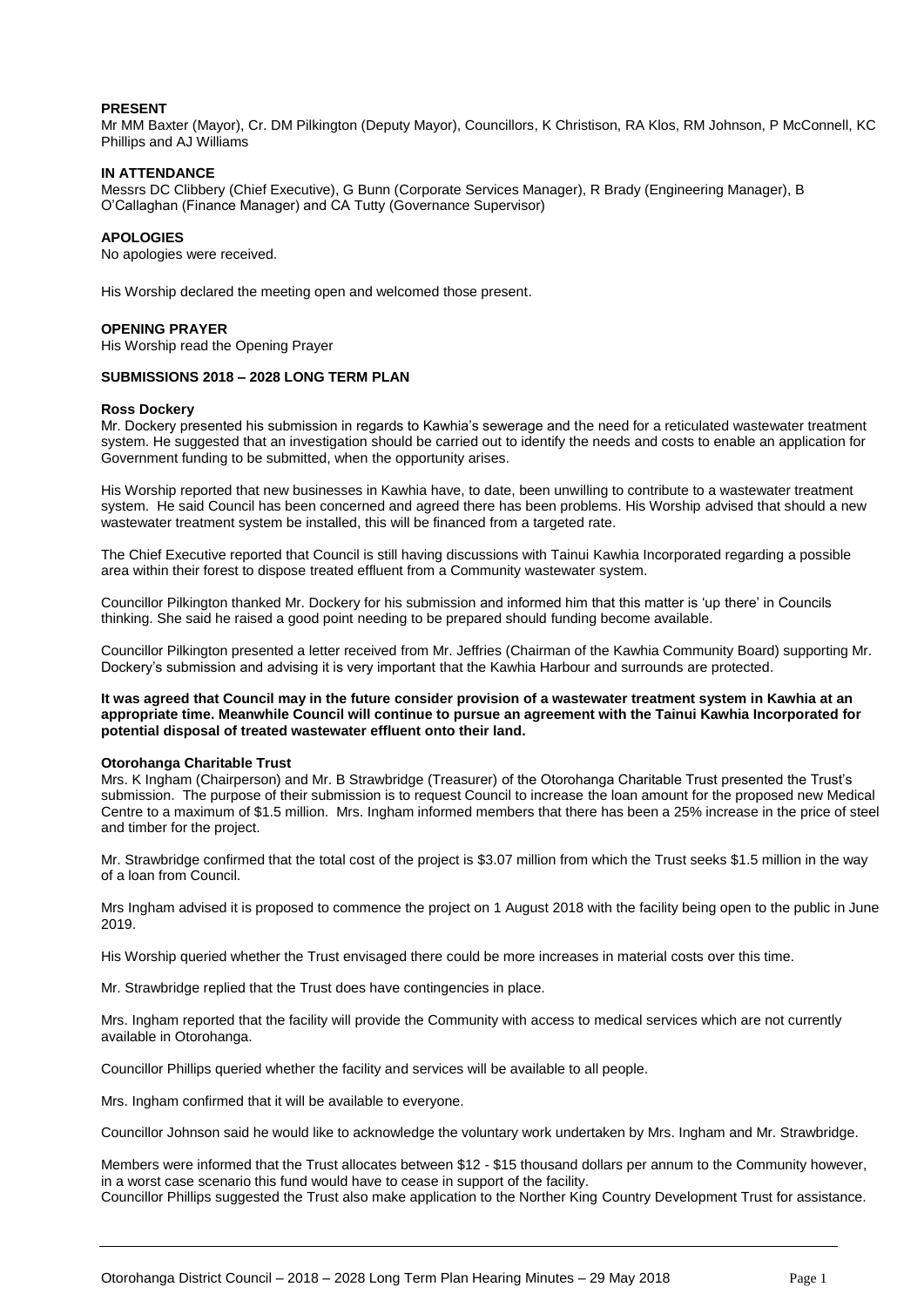His Worship endorsed the comments made by Councillor Johnson and wishes the Trust members 'good luck with the project'.

#### **Members agreed to increase the loan amount to a maximum of \$1.5 million.**

#### **Waikato Regional Economic Development Agency (Waikato Means Business)**

Mr. Harvey Brookes (Programme Manager) of Waikato Means Business presented the Boards submission. He extended an apology from Mr. Dallas Fisher who was unable to attend. Mr. Brookes updated members on matters relating to the Agency, its objectives and business plan to achieve these. He confirmed that the Agency will genuinely ensure a regional approach is made with a "hub and spoke" like model. He said this is being built off the Waikato Innovation Park Business Development Services.

Mr. Brookes advised that this model and the necessary extension of services will require additional funding from the private sector and Local Government to be effective.

Mr. Brookes advised that the Otorohanga District's contribution to the Waikato REDA would be \$10,000 per annum, which represents 48% of the core annual operating budget of the Waikato REDA.

Mr. Brookes reported that the Waikato REDA will have strategic key performance indicators which ensure that the progress of the region and the performance of the entity are fully measured and transparent to everybody. He further advised that a funding agreement will be developed with each Council which sets out the agreed services to be delivered by the Waikato REDA in each local authority area, including how performance will be measured and reported on a regular basis.

His Worship referred to the request for funding of \$10,000 per year for at least three years and asked what would happen after this period.

Mr. Brookes confirmed that his organisation would then come back to Council requesting further funding. He said his organisation will never be strong should one partner pull out.

Mr. Brookes informed members that the Regional Business Partner Program will be available on a one on one basis to help businesses grow and develop.

In reply to Councillor Pilkington regarding getting the message out to the public Mr. Brookes replied that this will be carried out through the local Business Association and their own communication network to ensure everyone knows when and where to go to.

Councillor Pilkington queried where would the support for existing businesses sit.

Mr. Brookes replied that this would be covered in the service offer, supporting both existing and new businesses.

#### **Members were advised that the request to Council for funding of \$10,000 per year for at least the first three years of its 2018 – 2028 Long Term Plan to support the establishment and operation of the Waikato Regional Economic Development Agency has already been included in Councils budgets.**

#### **Creative Waikato**

Ms. Sarah Nathan representing Creative Waikato presented the organisation's submission; in particular she spoke of the proposed Waikato Arts Navigator framework comprising creative prosperity, creative experiences, creative wellbeing and creative excellence to align to regional goals.

Ms. Nathan advised that many Councils do not have any form of Arts Policy in place and that she has received positive response to the navigator framework.

In reply to Councillor Klos regarding involving volunteers, Ms. Nathan advised that her organisation does not have enough staff therefore, volunteers are critical to its operation.

#### **Members agreed that Council allocate Creative Waikato \$2000 per annum from its sundry grants to support and build focus to grow the Otorohanga District Council Creative Community.**

#### **Otorohanga Zoological Society**

Mrs. Heather Hammond (President of the Otorohanga Zoological Society Inc.) presented the Society's submission and gave an apology from Mrs. Jo Russell (General Manager) who was unable to attend.

Mrs. Hammond said the Society would like to see provisions for the following funding options for their redevelopment to be considered as part of the Long Term Plan consultation process being:

- 1- Underwriting a loan and or/
- 2- Securing finance via Council and charging back to the Otorohanga Zoological Society via an agreed fixed charge / rent and or lease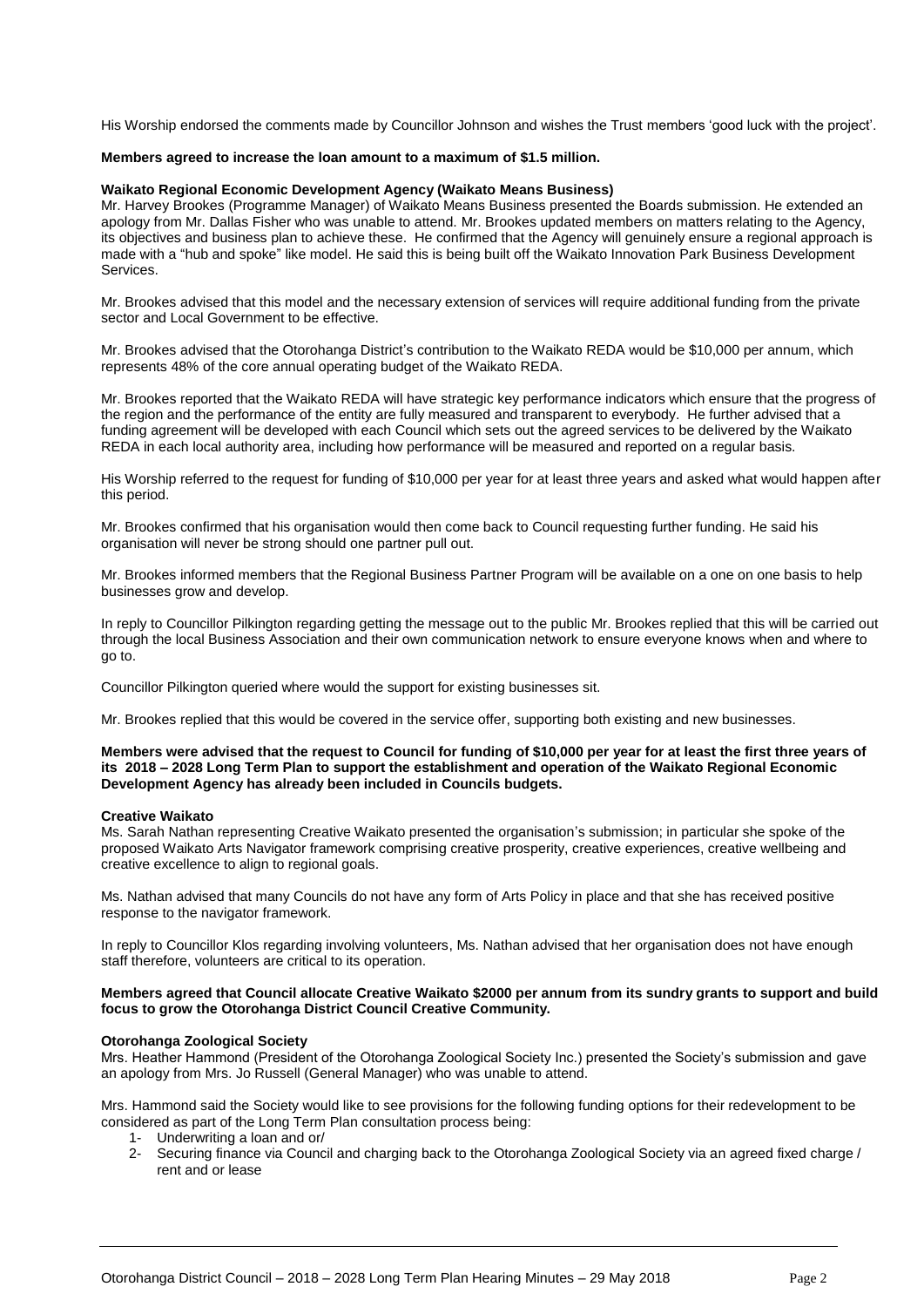Councillor Johnson asked whether the Society has a Business Plan / costs in place for the proposed redevelopment.

Mrs. Hammond replied that Society has a Strategic Plan identifying a total cost of eight million dollars for the complete upgrade.

In reply to His Worship regarding would lesser options be available Mrs. Hammond replied that things could be done for less and that the Society would call on local companies for support. Mrs. Hammond advised that the complete project could be carried out in stages.

Mrs. Hammond informed members that tourist numbers are currently sixty thousand visitors this year with the Society's goal of one hundred thousand visitors per year.

In reply to Councillor Pilkington regarding staging the proposal Mrs. Hammond replied that the upgrade of the visitors centre would be its first priority.

In reply to Councillor Christison regarding the suggestion of establishing a Trust Mrs. Hammond replied that under the Strategic Plan the Society would become a Trust. She said as an Incorporated Society members would have to be sold on the redevelopment proposal.

Councillor Johnson asked if going forward would there be further job creation.

Mrs. Hammond replied that there would be a definite need to employ additional people.

Councillor Klos expressed the opinion that Otorohanga town needs the presence of the Kiwi House.

In reply to Councillor Klos Mrs. Hammond advised that there is a record kept of actual visitors to the facility.

Mrs. Hammond reported that there are more and more Kiwi Viewing establishments being opened and that there is hence a need for Otorohanga to continue its breeding programme.

Members were informed that this request fits under the activity of District Development.

#### **Members agreed that due to the importance of both the Otorohanga Kiwi House and Beattie Home that in the future consideration be given to providing the organisations with some assistance, if required.**

#### **Para Kore Marae Incorporated**

Ms. Jacqui Forbes of Para Kore Marae Incorporated presented their submission on Zero Waste on Marae and within Maori Communities.

His Worship replied that further consideration of matters of waste disposal is way overdue and it is now necessary to obtain better information from other organisations, along with costs. He said education of the public should also be undertaken.

Councillor Pilkington thanked Ms. Forbes for her submission and the focus on Marae however, queried if this could be extended into Schools and the like.

Ms. Forbes replied that they do interact with Schools and various companies.

Councillor Pilkington informed Ms. Forbes that Council is currently reviewing its Waste Management Strategy. She expressed the opinion that a great emphasis needs to be placed on education.

#### **With regard to Ms. Forbes recommendations Council agreed to point 3**

**To invest in the Para Kore Waste Education Programme for this District at \$4000 each year for the next three years, following which this will be reviewed and** 

**Point 4 to encourage the development of resource recovery centres in both Kawhia and Otorohanga and to visit extreme zero waste in Raglan.** 

#### **Robyn Klos**

Councillor Klos presented her submission on the following activities –

- Housing development
- Gravel path along the proposed Stop Bank Walkway
- Increased engagement with the Community and Iwi
- Spending of \$100,000 building Community resilience.

Councillor Klos informed members that the District needs more people / ratepayers to be able to provide the Council infrastructure that would assist the District to grow. She requested that land owners be informed about their opportunities to develop small housing areas.

His Worship said that this is a District Plan matter and would be best considered in a workshop situation.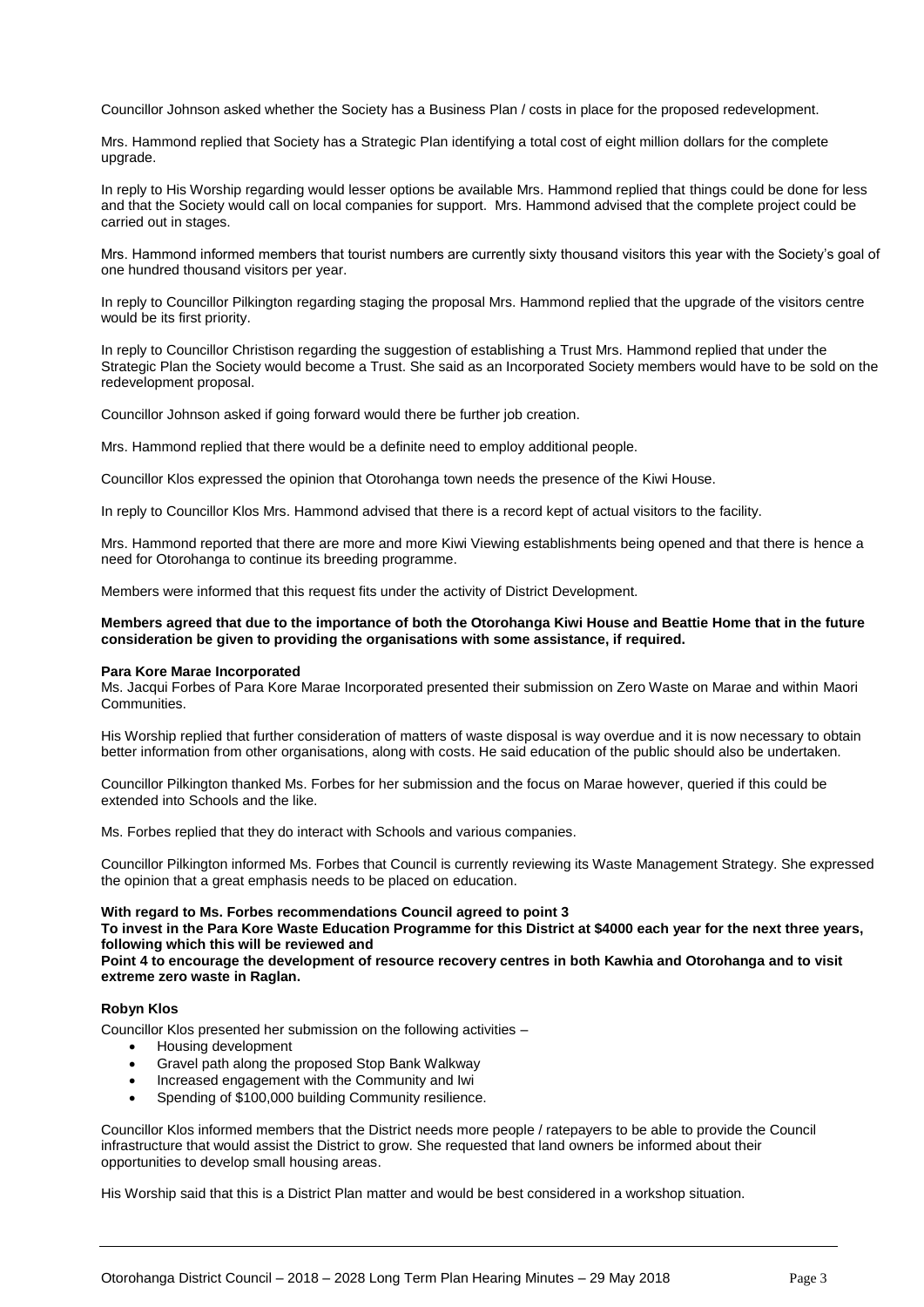Members were informed that there would be a cost to ratepayers to amend the current District Plan, at the present time however, this is up for review in 2022.

The Chief Executive referred to multiple lots within rural areas and said these are currently a non-compliant activity however, application could be carried out through the current application process.

Councillor Pilkington raised the matter of informing the rural Community of their options perhaps on Councils website and asked Councillor Klos whether she had any other ideas to enhance communication with the land owners.

Councillor Klos replied that an insert in the Councils rates newsletter could be a way of informing the land owners.

His Worship asked Councillor Klos whether she has been approached by any land owners regarding this matter.

Councillor Klos referred to six sections available adjacent to the Arohena Hall that could be made available for housing.

Councillor McConnell suggested that discussions commence in order to make things happen.

His Worship reported that there are a number of sections available throughout the District that have not been developed.

Councillor Phillips said there is some opposition to establishing small lots in and adjacent to rural areas.

#### **Members agreed to hold a workshop regarding the District Plan in order to obtain a clear understanding of the contents of the plan and the reasons for this.**

#### **D Wooster**

Mr. Wooster informed members that he would like to see information readily available to encourage members of the Community and District to learn about Local Government. He referred to the last Local Government elections and said he found it difficult to obtain any relevant information from Council. Mr. Wooster said he would like to see Council invite people to attend its meetings to enable them to understand the workings of Council / Community Boards. He particularly referred to the encouragement of youth.

His Worship agreed and advised that Council does not promote itself and that it would be desirable for people, particularly the youth to obtain a broader understanding of Council and its workings. He said it could be desirable for Council to promote Local Government more in order to obtain a more varied representation on both Council and the Community Boards.

#### **Members agreed that such promotion be carried out under the topic "Strengthening Community / Iwi Engagement."**

#### **Beattie Home**

Mrs. Lorraine Gray, Mrs. Andrea Neely and Mr. Stuart Gower presented a submission on behalf of the Beattie Community Trust, with the endorsement of Councillor Johnson.

Mr. Gower informed members that there is an urgent need to establish a Dementia unit in Otorohanga and supporting self-serviced apartments. He said the self-serviced apartments will be self-funding on a licence to occupy model. Mr. Gower further reported that an actual Dementia unit can only be funded by donation, fundraising and borrowing unless Central Government or the District Council can fund such a local economic development in the health sector. He confirmed that a cost of between \$3.5 – 4 million would be required to building a "State of the Art" Dementia unit.

Mrs. Neely reported that Central Government funding focus is on the care of the people rather than funding for bricks and mortar. She said it is extremely important that facilities in Otorohanga meet the needs of the Community.

Mrs. Gray reported that the Beattie Home facility is wrapped around the Community and will continue with carrying out improvements. She said the current staff is a dedicated team of people who love being involved.

In reply to His Worship regarding the timeframe for such a building Mr. Gower replied that currently there is no specific timeframe. He said there is currently no Business Plan either and that it is a long term proposal which is necessary for the District.

Councillor Klos advised that Government strategy for the elderly is too keep them in their own home. She said this will require the employment of people to go into the homes of the elderly, to provide care at all levels.

Councillor Pilkington said she applauds the model that Beattie Community Trust is currently looking at and that there comes a point when a person is unable to live in their own home. She said the proposal would qualify as economic development, with potential growth.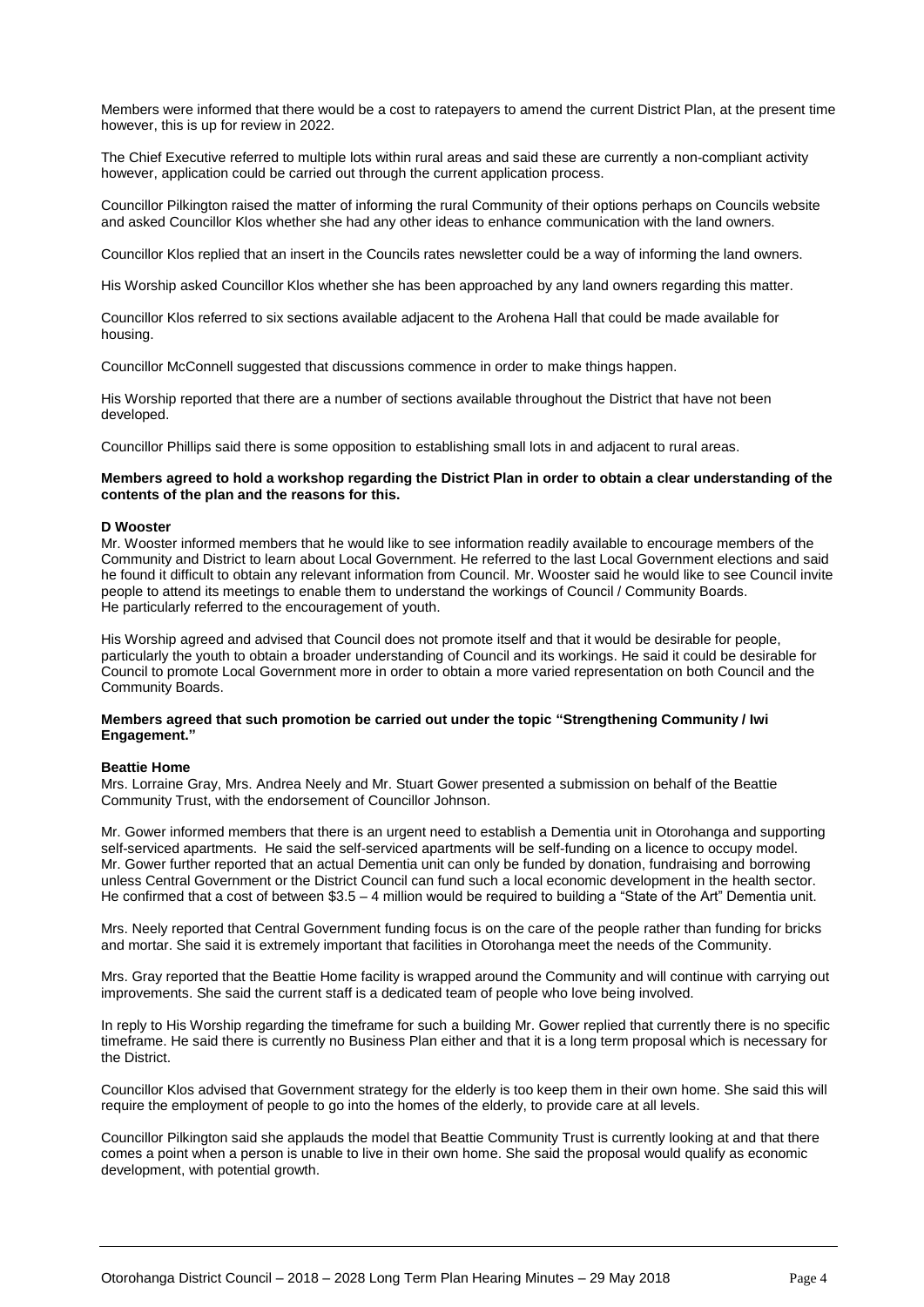Councillor Johnson informed members that the Beattie Home facility is really good at providing a service but has difficulty in seeking funds for capital works.

In reply to Councillor McConnell regarding special staff being required Mrs. Gray replied that all staff are fully trained with a lot of this being carried out in house. She said they have regular enquiries from people wishing to work in the facility.

#### **Members agreed that due to the importance of both the Beattie Home facility and Otorohanga Kiwi House that consideration may be given in the future to providing some assistance, if required.**

#### **COMMSafe**

Mr. Darryl Nix (Community Safety Officer / Trustee) of CommSafe presented his submission. Mr. Nix reported that CommSafe needs to employ a Community Safety Officer in order to maintain interest in, and grow neighbourhood support and keep the patrollers aware of where and when to patrol. Without extra funding CommSafe will struggle to maintain this excellent service to the Community.

Mr. Nix felt it is a little unfair that the Waipa District Council solely provides funding for both Waipa and Otorohanga Districts.

In reply to Councillor Pilkington regarding the use of their own vehicles Mr. Nix replied that patrollers do use their own vehicles. Furthermore, the patrol carried out at Aotea is all voluntary.

Councillor Klos said the success of the service depends on emails and the local people to provide the information to Commsafe. She said there is more activity happening within the rural areas than people realise. Councillor Klos queried with Mr. Nix as to the amount of funding he is requesting from this Council.

Mr. Nix replied that the Waipa District Council funds the scheme by granting \$20,000 + GST per year.

Members were informed that a District Rural Contribution of 5% is funded to the urban security patrol service.

#### **Members agreed that the sum of \$5000 be provided to CommSafe for one year, following which future funding will be determined by the outcomes achieved for the District.**

#### **Waitomo Caves Museum**

Mr. Bruce Maunsell presented a submission on behalf of the Waitomo Caves Museum Society. He reported that this Council should contribute to the operating cost of the I Site facility at Waitomo and to the development of a new website, in recognition to the public good it provides to the Otorohanga District. He said Otorohanga has always prided itself as being the gateway to the Waitomo Caves.

Mr. Maunsell said his request is for a contribution of \$4150 towards operating costs and a further \$5000 towards a new website.

Councillor Pilkington referred to the initial Destination Waitomo and the fact that Council no longer finds it necessary to fund this with the introduction of the Regional Tourism Organisation. She suggested that the request for funding towards a new website could be placed before the Otorohanga District Development Board.

#### **Members agreed that no funding be made to the Waitomo Caves Museum Society in respect of the Waitomo I Site facility operating costs or for the new proposed website.**

#### **Sport Waikato**

Mr. Matthew Cooper (Chief Executive Officer) of Sport Waikato presented the organisation's submission. Mr. Cooper outlined the opportunities for Council to consider when finalising the 2018 – 2028 Long Term Plan in supporting the delivery of quality services in sport and recreation in the Otorohanga District via a contract for service and District Coordinator delivery model. He said the value of this support is \$35,000 + GST in year one and for Sport Waikato to be funded to lead the implementation of the regional sports facility plan, the proportional contribution of this regional programme is \$3380 + GST per annum for three years.

Mr. Cooper said he is excited at the prospect of partnering with Council although that his organisation has been there before however, it is now a different environment and the importance of the partnership being right is recognised.

Councillor Pilkington referred to the proposed North King Country Sports and Recreation Centre and asked whether this has been recognised in the Regional Sports Facility plan.

Mr. Cooper replied no however, it will be in the new version of the plan.

The Corporate Services Manager advised that Council is currently contributing to the Regional Sports Facility plan.

#### **Members agreed that a sum is already included within Councils budget.**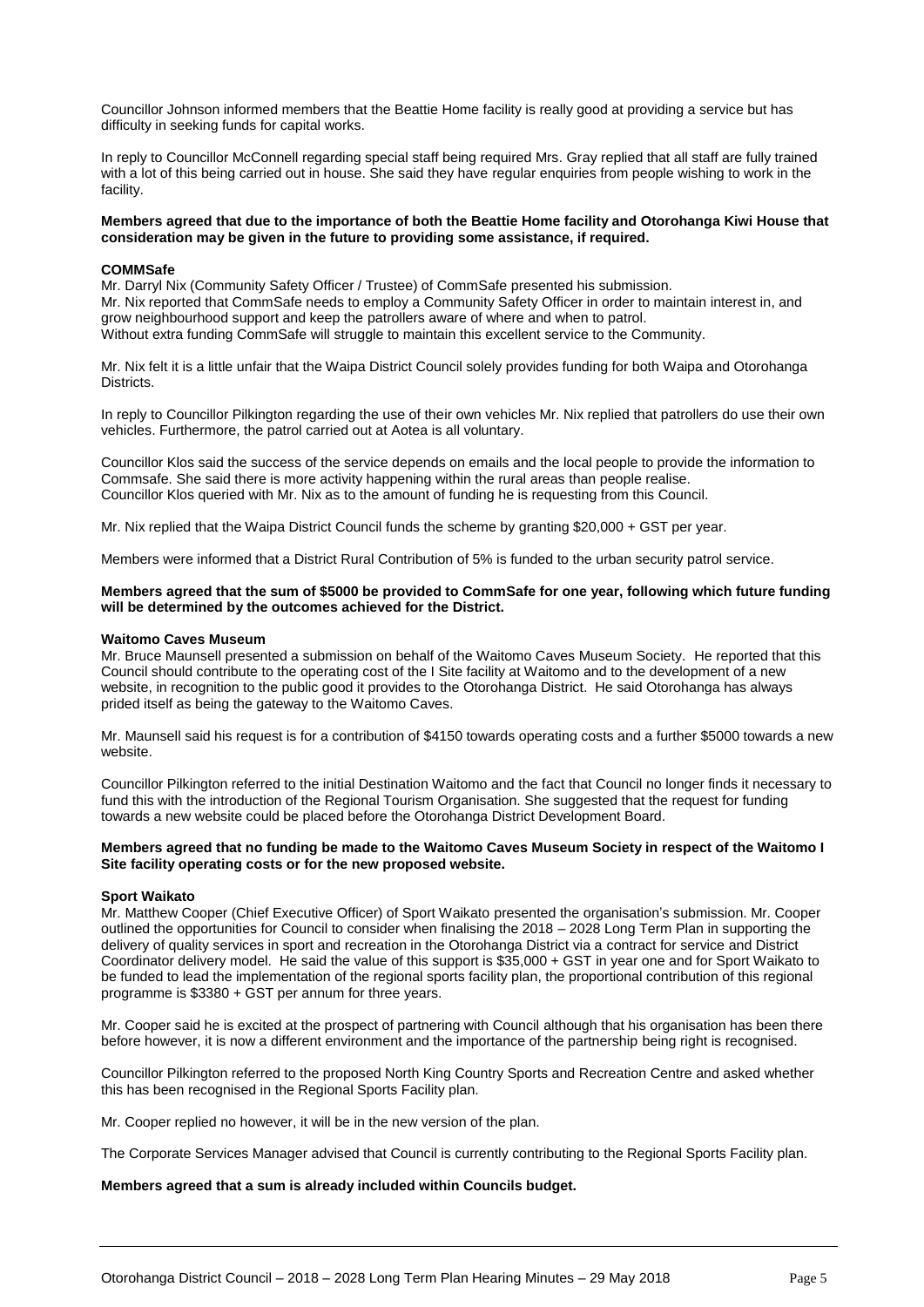#### **Luncheon Adjournment** Resolved that Council adjourn for lunch at 12.27pm

#### **His Worship / Councillor Phillips**

Council resumed at 1.58pm

#### **PUBLIC EXCLUDED**

**Resolved** that the public be excluded from the meeting.

#### **His Worship / Councillor Pilkington**

#### **Reason for Confidentiality**

| <b>Grounds</b>                                                                                                                                                                                                                                                                                                                                                                                                                                                                                                                           | Reason                                                                                                                                                                                                                                                                                                                                                                                                                                                                                                     |
|------------------------------------------------------------------------------------------------------------------------------------------------------------------------------------------------------------------------------------------------------------------------------------------------------------------------------------------------------------------------------------------------------------------------------------------------------------------------------------------------------------------------------------------|------------------------------------------------------------------------------------------------------------------------------------------------------------------------------------------------------------------------------------------------------------------------------------------------------------------------------------------------------------------------------------------------------------------------------------------------------------------------------------------------------------|
| Section 48(1) of the Local<br>Government Official Information<br>and Meetings Act 1987, which<br>permits the meeting to be closed to<br>the public for business relating to<br>the following grounds: -                                                                                                                                                                                                                                                                                                                                  | Subject to sections 6, 8 and 17 of the<br><b>Local Government Official</b><br>Information Act 1987, the withholding<br>of the information is necessary to:                                                                                                                                                                                                                                                                                                                                                 |
| 48(1a) That the public conduct of<br>the whole or the relevant part of<br>the proceedings of the meeting<br>would be likely to result in the<br>disclosure of information for which<br>good reason for withholding would<br>exist.<br>That the exclusion of the<br>48(1d)<br>public from the whole or the<br>relevant part of the proceedings of<br>the meeting is necessary to enable<br>the local authority to deliberate in<br>private on its decision or<br>recommendation in any<br>proceedings to which this<br>paragraph applies. | 7(2a)<br>Protect the privacy of<br>natural persons, including that of<br>deceased natural persons.<br>7(2d)<br>Avoid prejudice to<br>measures protecting the health or<br>safety of members of the public.<br>7(2f) Maintain the effective conduct<br>of public affairs through-<br>(i) the free and frank expression of<br>opinions by or between or to<br>members or officers or<br>employees of any local authority,<br>or any persons to whom section<br>2(5) applies, in the course of their<br>duty. |

Doctor Ross Marshall thanked Council for the opportunity to present his submission on the proposed loan of \$1.2 million towards the development of a new Otorohanga Community Medical Centre and the Otorohanga District and Community Charitable Trust (Otorohanga Community Trust).

#### **Members agreed to acknowledge receipt of Dr Marshall's submission and concerns**.

#### **MOTION TO RE ADMIT**

**Resolved** that the public be readmitted to the meeting.

#### **His Worship / Councillor Pilkington**

#### **Fire and Emergency NZ**

Members referred to the submission on behalf of Fire and Emergency New Zealand in particular to the Development Contribution Policy in regards to the construction of new Fire Stations and these not being subject to development contributions.

The Chief Executive informed members that there is not currently any exemption to the development contribution policy.

In reply to Councillor Pilkington regarding the review of this Policy the Finance Manager replied that this is now the opportunity to change the policy.

#### **It was agreed that consideration be given to requests for waivering of development contributions at the next meeting of Council.**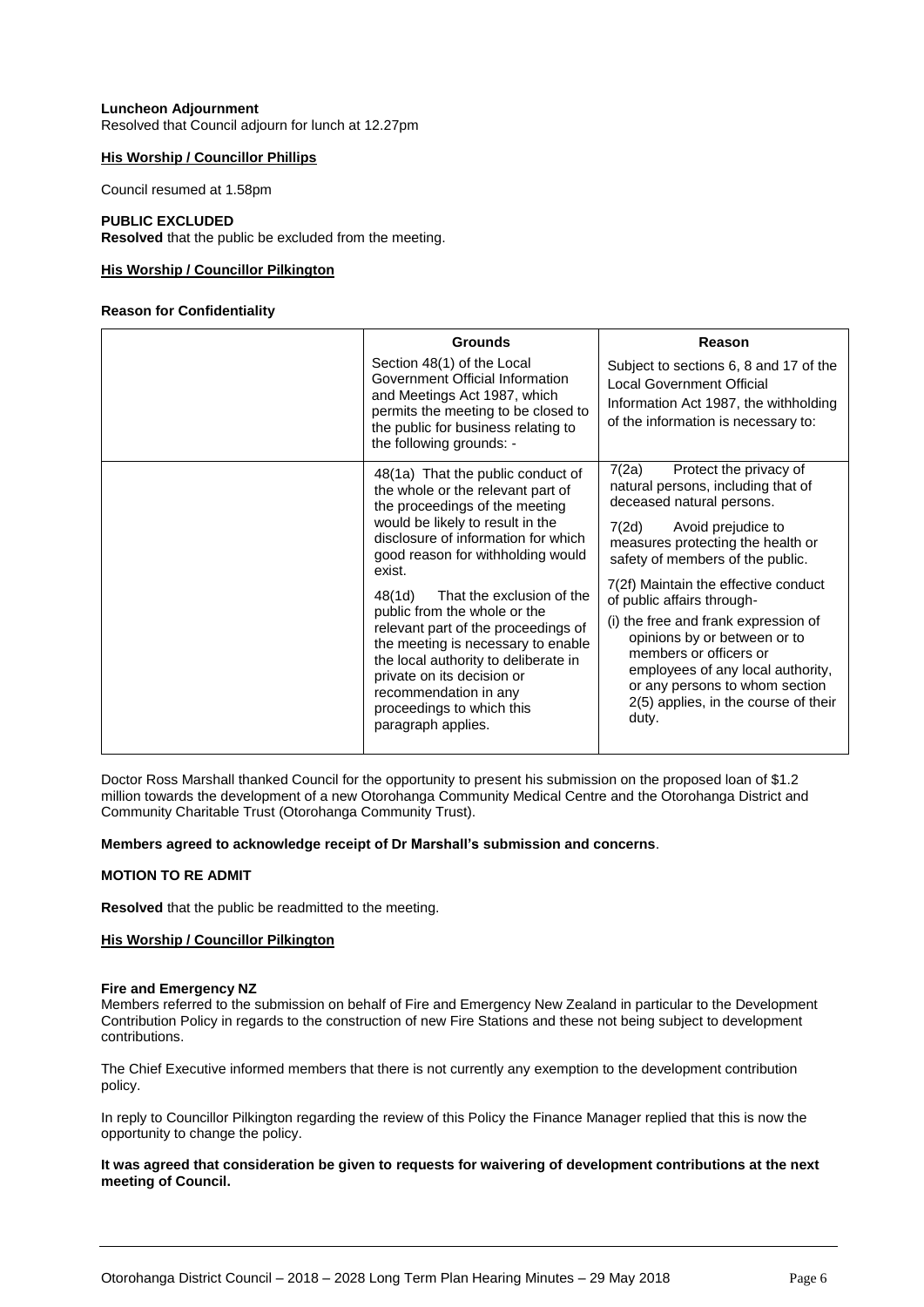The Corporate Services Manager advised that Council has the ability to consider a request to waive development contributions however, a draft policy will be presented to the next meeting of Council.

#### **Waikato Regional Council**

Members referred to the submission on behalf of the Waikato Regional Council in relation to flood management assets, drinking water, enviro schools, cycle trails and road safety.

The Chief Executive informed members this is a generic submission and the reference to drinking water will relate to sources of water rather than treatment.

Councillor Pilkington referred to the item on Flood Management Assets and said it would be desirable for Council to bring in consultants to assess the Flood Management Assets within the Otorohanga Township including stop banks, pump stations and the cross river weir.

The Engineering Manager agreed this would be a good idea in order to obtain accurate costings of the assets.

Councillor Pilkington confirmed that this service would have no impact on Council's rates.

Councillor Johnson referred in particular to the pump stations to which the Chief Executive replied that it would be desirable to obtain good independent advice, which would incur no cost to the Community.

The Chief Executive advised that the existing pumps are quite old and were installed in 1960 – 1961 however, these are only used on occasions.

In reply to Councillor Johnson regarding cycle trails Councils Land Asset Manager advised that the Waikato Regional Cycle Trail network has established a business case in order to connect trails further throughout the Waikato region.

#### **Members agreed that the Waikato Regional Council's submission be acknowledged.**

#### **Otewa School**

Members referred to the submission from the Principal of the Otewa School urging Council in their Long Term Planning to continue focussing on road safety issues affecting children. Members were informed that funding could be utilised from the Safety Improvement Project for the purpose outlined in the submission.

The Engineering Manager informed members of the safety procedures undertaken by the Roading Department.

Councillor McConnell referred to bus stops / drop off areas and queried whose responsibility it is to ensure these are safe. He said Council is concerned however; the onus should fall on the School concerned.

#### **Members agreed that the submitter be advised that the issues have been noted and that they be informed of the safety procedures currently undertaken by the Roading Department.**

#### **Toimata Foundation**

Members referred to the submission on behalf of the Toimata Foundation in particular to the national support for Enviro Schools.

#### **Members agreed that the submission be acknowledged.**

#### **Tourism Industry Aotearoa**

The Chief Executive referred members to the submission on behalf of Tourism Industry Aotearoa and advised that this is a generic submission, in the main explaining their role as a body for the Tourism Industry in New Zealand.

#### **Members agreed that the submission be acknowledged.**

#### **Electric Rail Autonomous Passenger Transport System (ERAPTS)**

Members referred to the submission regarding a proposal for the investigation of an Electric Rail Autonomous Passenger Transport System (ERAPTS) connecting the communities south of Hamilton on the Main Trunk Line to the labour market needs of Hamilton.

The submission requests an allocation of \$12,000 per District Council to evaluate the condition and suitability of the passenger rail infrastructure in each District.

#### **Members agreed that this is a matter for consideration by the Regional Land Transport Committee.**

#### **Waikato District Health Board**

The Waikato District Health Board forwarded a submission commenting on the following points-

- Westridge Development
- Stop Bank pathway in Otorohanga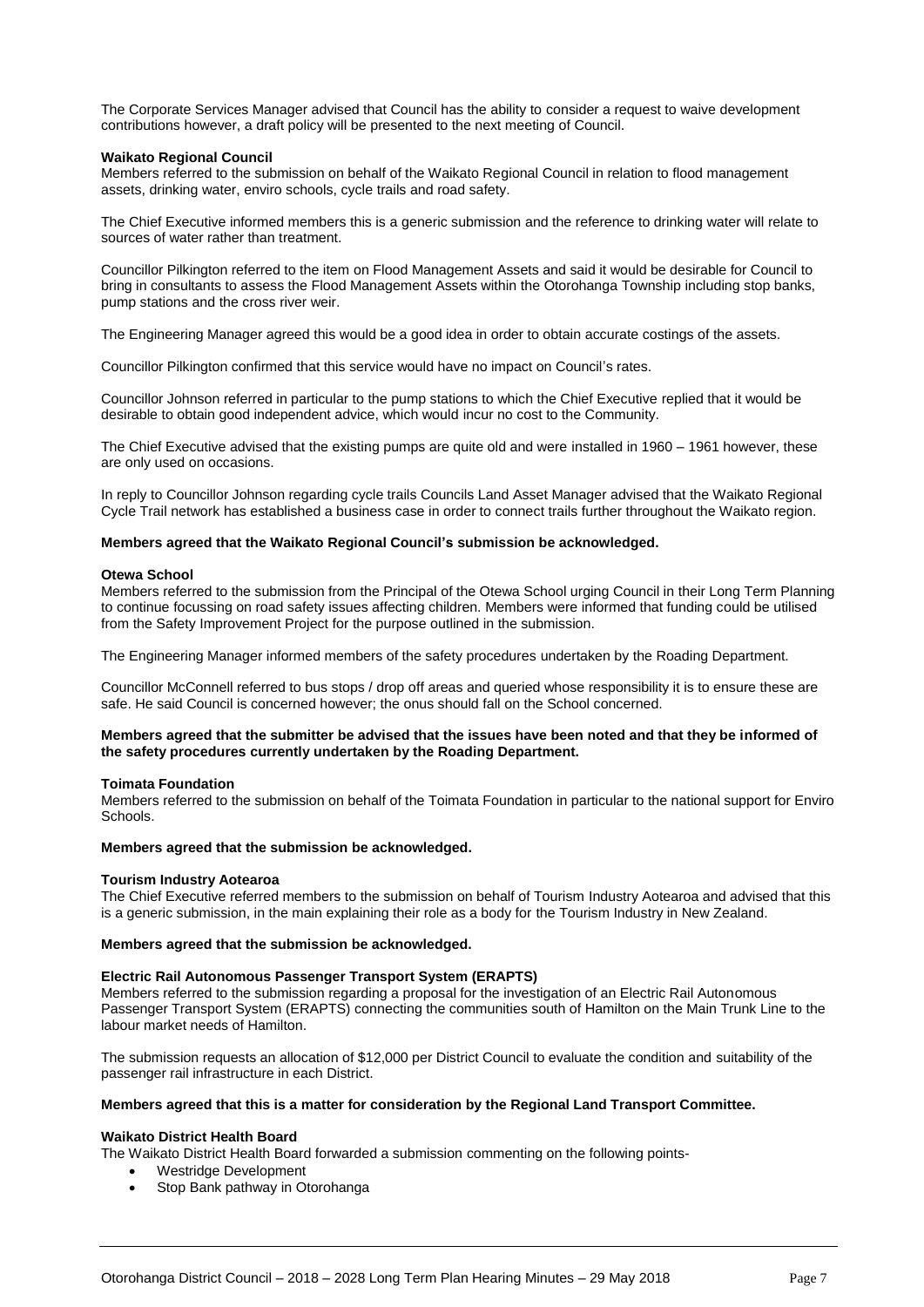**Engagement with Iwi and the Community** 

Councillor Johnson referred to the Board's comment that they will commit to work alongside Otorohanga District Council on matters that are of mutual interest as required and where problems and benefits are shared across sectors. He said it is desirable for Council to be engaged with them.

The Engineering Manager replied that in regards to Council's water supplies staff are engaging well with representatives of the Board.

#### **Members agreed that thanks be given to the Waikato District Health Board for their submission.**

#### **Sharyn King**

Members referred to the late submission lodged by Sharyn King commenting on the Westridge Subdivision, Stop Bank pathway in Otorohanga, strengthening Iwi and Community Engagement, Building community resilience and prioritising and promoting Civil Defence activities within the District.

**Members agreed that these matters raised have already been considered by Council however, Ms King be thanked for taking the time to make a submission.**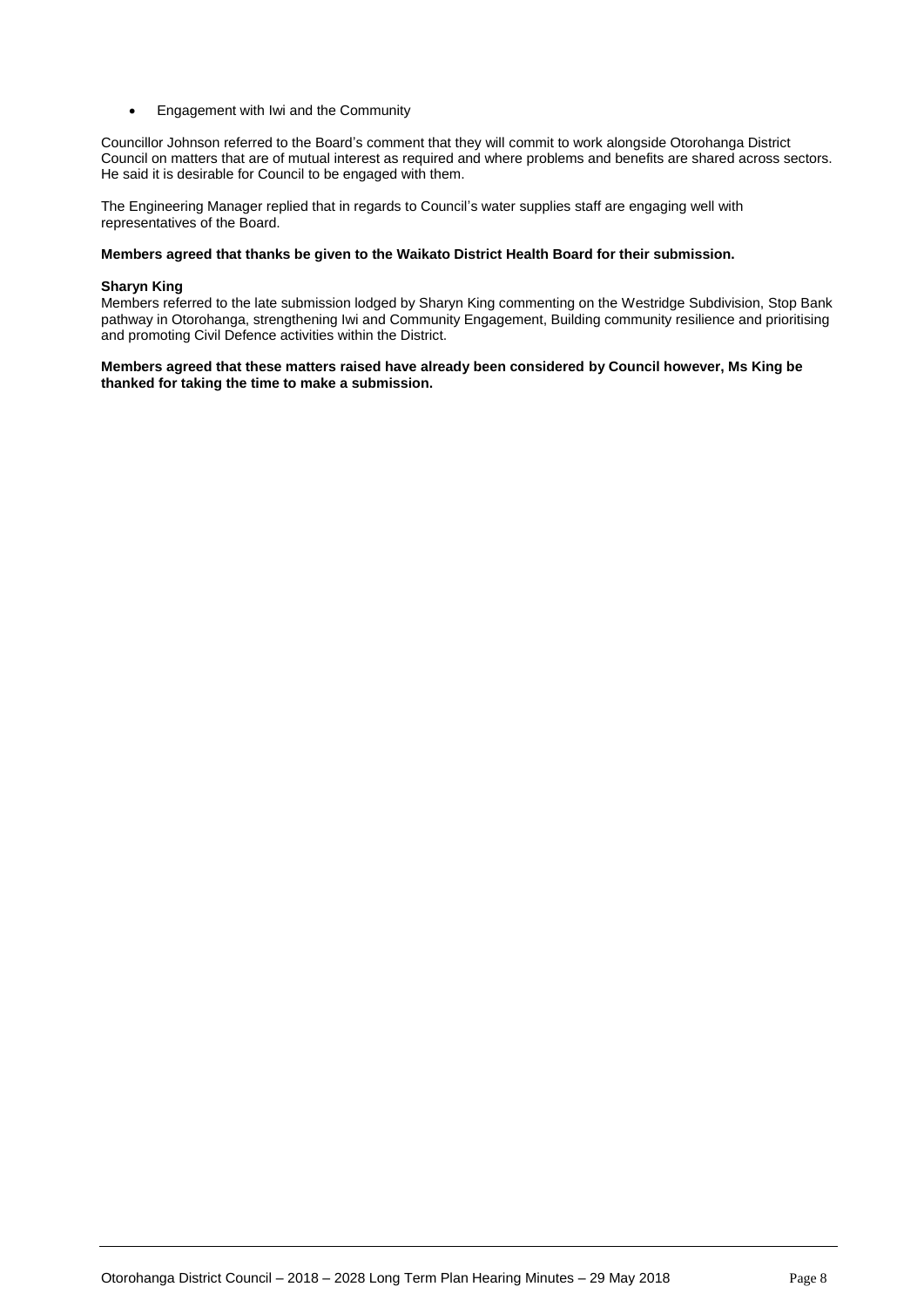#### **ITEM 265 STAFF SUBMISSIONS**

The Finance Manager summarised his report outlining a number of minor changes to the Long Term Plan and that these changes will need to be approved prior to finalising the Long Term Plan.

**Resolved** that the changes listed in the Finance Managers report be made to the 2018 – 2028 Long Term Plan.

#### **His Worship / Councillor Phillips**

#### **Federated Farmers**

Members referred to the submission lodged on behalf of the Otorohanga Branch of Waikato Federated Farmers. Particular reference was made to recommendation 5.4 – that Council reviews the funding allocation strip to reduce the general rate contribution and target rates to businesses directly benefiting from the servic.

Members were informed that this request is a funding review issue.

#### **Members agreed that the submitter be thanked for their submission and they be informed that Council is mindful of the rural ratepayer's contribution.**

#### **Maniapoto Maori Trust Board**

Mr. D Wooster spoke to the submission on behalf of the Maniapoto Maori Trust Board.

The Chief Executive informed members that Council has given the Tainui Kawhia Incorporation an outline of the ideas Council has in establishing a waste water disposal site in their forest. He said members are currently positive about the proposal.

His Worship referred to the advice from the Board that they would like to understand what the eighty thousand dollars comprises of in regards to increasing Councils engagement with the Community and Iwi. His Worship advised that a lot of discussion is required to be undertaken with the Maniapoto Maori Trust Board in the future before final decisions are made on this.

#### **Members agreed that the appropriate response be made to the Maniapoto Maori Trust Board.**

#### **Late Submission**

Members were informed that a late submission has been received regarding Maori Freehold Land. It was agreed that a report be provided to the next meeting of Council on the issues raised in the submission.

**Resolved** that Council adopt the previous agreed decisions made in response to the submissions on the proposed 2018 – 2028 Long Term Plan.

#### **His Worship / Councillor Williams**

#### **ITEM 266 REVIEW OF WASTE MANAGEMENT AND MINIMISATION PLAN**

The Chief Executive referred to his report on undertaking Community Consultation on a revised version of Councils Waste Management and Minimisation Plan. He said consideration could be given to increasing the landfill levy which is a fee the operator of a disposal site has to pay Central Government which is then passed onto the public. He said however, this has not been included in the plan.

**Resolved** that Consultation with the Community be undertaken on the proposed revised version of Council's Waste Management and Minimisation Plan, in accordance with the Special Consultative Procedure of the Local Government Act 2002, using this report as the statement of proposal.

#### **Councillor Pilkington / Councillor McConnell**

#### **ITEM 267 RELINQUISHMENT OF ROAD MAINTENANCE CONTRACT**

Discussion was held on whether the contract awarding methodology for Council's next Road Maintenance contract should be modified. It was suggested that a 60:40 balance between price and non-price attributes might be appropriate.

**Resolved** that the Chief Executives report be received.

#### **Councillor Phillips / Councillor McConnell**

**The meeting closed at 5.15pm**